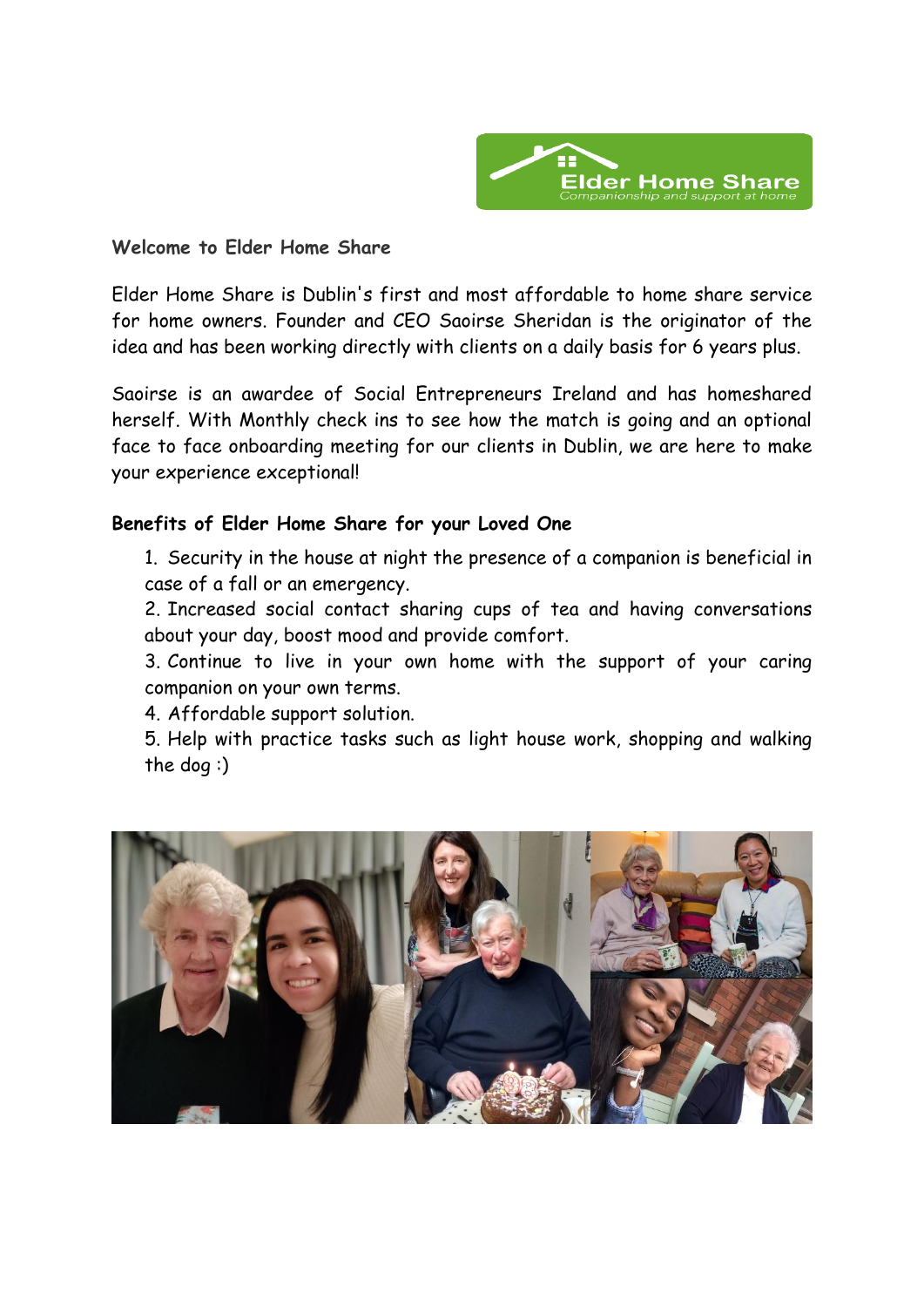# **Finding Your Match with Elder Home Share - Our Process**

You are in complete control throughout the whole process and have the absolute decision of the perfect match for your loved one. We are there to provide you with the choices to which you will always get the final say on. This ensures you are the most comfortable and satisfied with a home share companion.

Once you have chosen Elder Home Share to find a match for your loved one, we will proceed with sharing profiles with you to review (average 5 to 8 profiles). At Elder Home Share we have created an effective and safe process for you to connect directly with potential matches and decide for yourself who is the best fit.

- Once you are done with reviewing profiles and chosen who you would like to meet with, we will provide you with contact details and safety guidelines for meeting up.
- After talking and meeting with potential matches and deciding who is the best fit for the needs of your elderly loved one, we will carry out a reference check of the potential match, for reassurance and safety of your elderly loved one.
- We will share the references and feedback notes of the potential match with you to review before making your final decision.
- If you are happy with the reference check, we can set up the trial month. This gives you a good opportunity to test the service and see if it is the right solution for your loved one.
- We will check in with you at the end of week one with a telephone call and again at the end of the first month to find out if Elder Home Share is working for you and if there is anything else we can do. We have found this to work well for our matches but if you would like more check in calls just let us know and we can schedule this for you for your peace of mind.
- On completion of the one-month trial we provide ongoing customer support via email and telephone - we respond promptly to your concerns if any arise - we are always here for you!

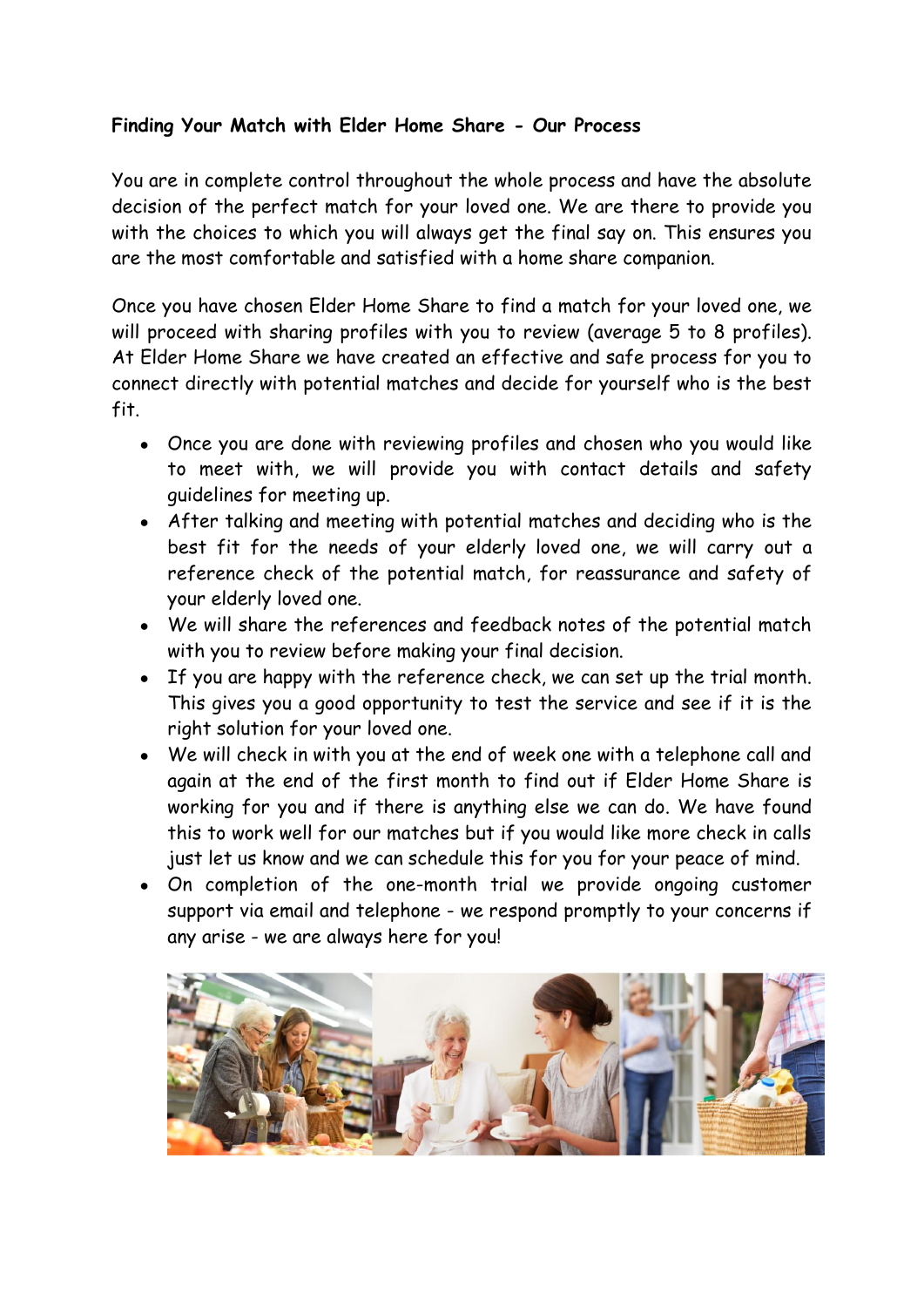### **Our Fees**

**Monthly fee €150** for the duration of the match paid to Elder Home Share from the family or homeowner. Fees are collected via https://www.nuapay.com/en/ Please review.



#### **What We're Not**

Elder Home Share is not a care agency for seniors and elderly people. It is not designed to replace the role of a professional paid carer. Elder Home Share brings value through companionship and practical support, potentially reducing the need for professional care in the home and providing the elderly person with the support to continue to live independently at home.